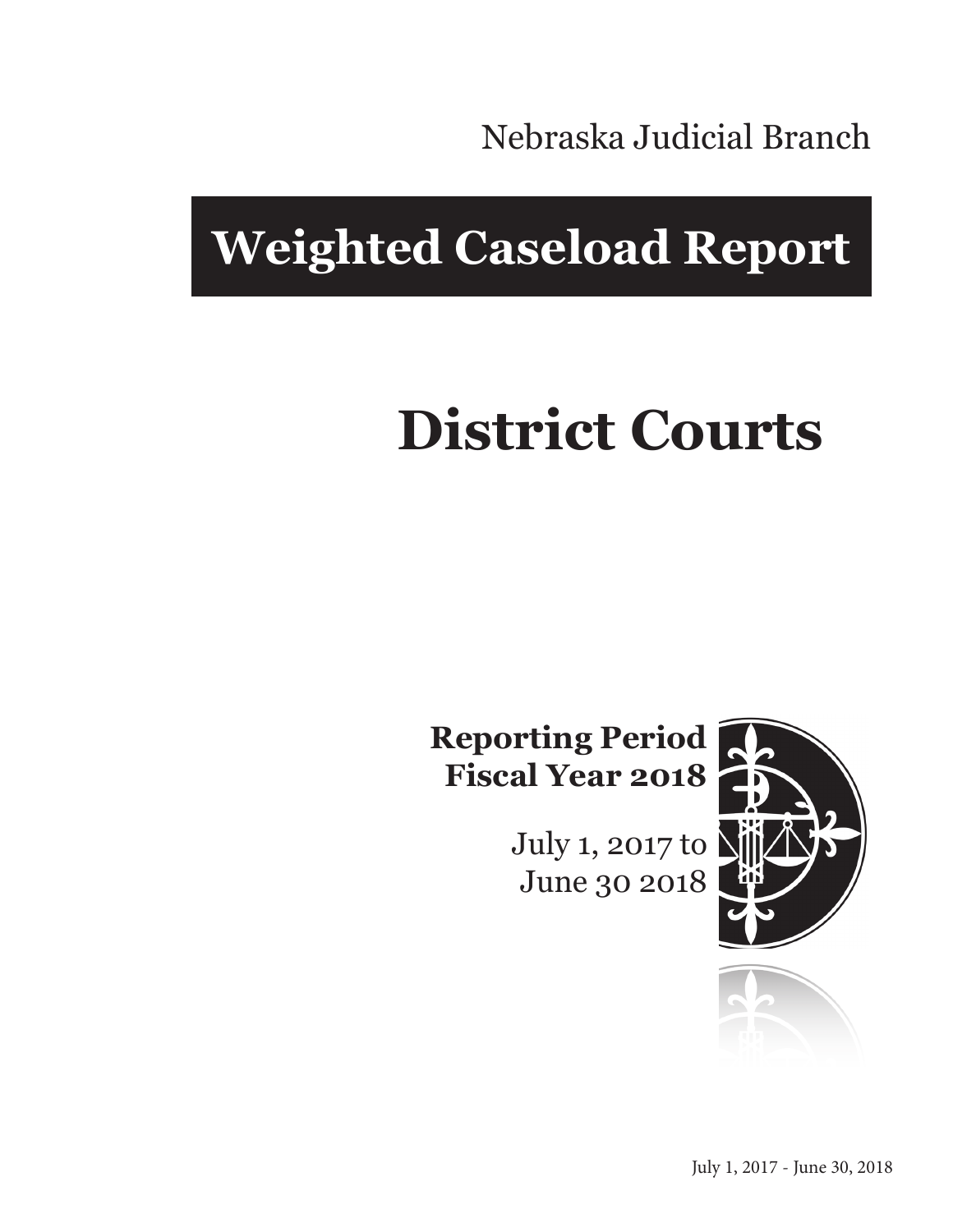## Nebraska District Courts Weighted Caseload Report

## Calendar Year 2018 **(**July 1, 2017 - June 30, 2018**)**

This Weighted District Court Caseload Report contains statistics for Nebraska's 93 District Courts, grouped into twelve Judicial Districts. The judiciary of Nebraska currently assesses the need for judicial positions using a weighted caseload method based on cases opened. Weighted caseload systems provide objective, standardized determinations of resource needs.

*No quantitative judgeship assessment method, including a weighted caseload system will determine the exact number of judges required within a judicial district. But quantitative methods, such as weighted caseload can approximate the need for judgeships and provide a point of reference or standard for comparing relative need among judicial districts. Other measures, both qualitative and quantitative, may be used in conjunction with the weighted caseload standard calculation to support the assessment of judicial need. In particular, should the standard calculation show the need for a fractional judge (less than the full-time equivalent), additional assessments as to the relative workload per judge within a district and travel per judge may be useful. Also, other useful measures may include analyses of budget constraints, population trends, and other factors that may differentially affect the need for judges across districts.*

**Mission of the Nebraska Administrative Office of the Courts:**

Under the direction of the Nebraska Supreme Court, the Administrative Office of the Courts' mission is to ensure the public has equal access to justice, using leadership, education, technology, and administrative services to implement consistent, efficient, and effective court practices.



#### **Corey R. Steel | Nebraska State Court Administrator Nebraska Supreme Court**

Rm. 1213 State Capitol | P.O. Box 98910 | Lincoln, NE 68509 T 402.471.3730 | F 402.471.2197 www.supremecourt.ne.gov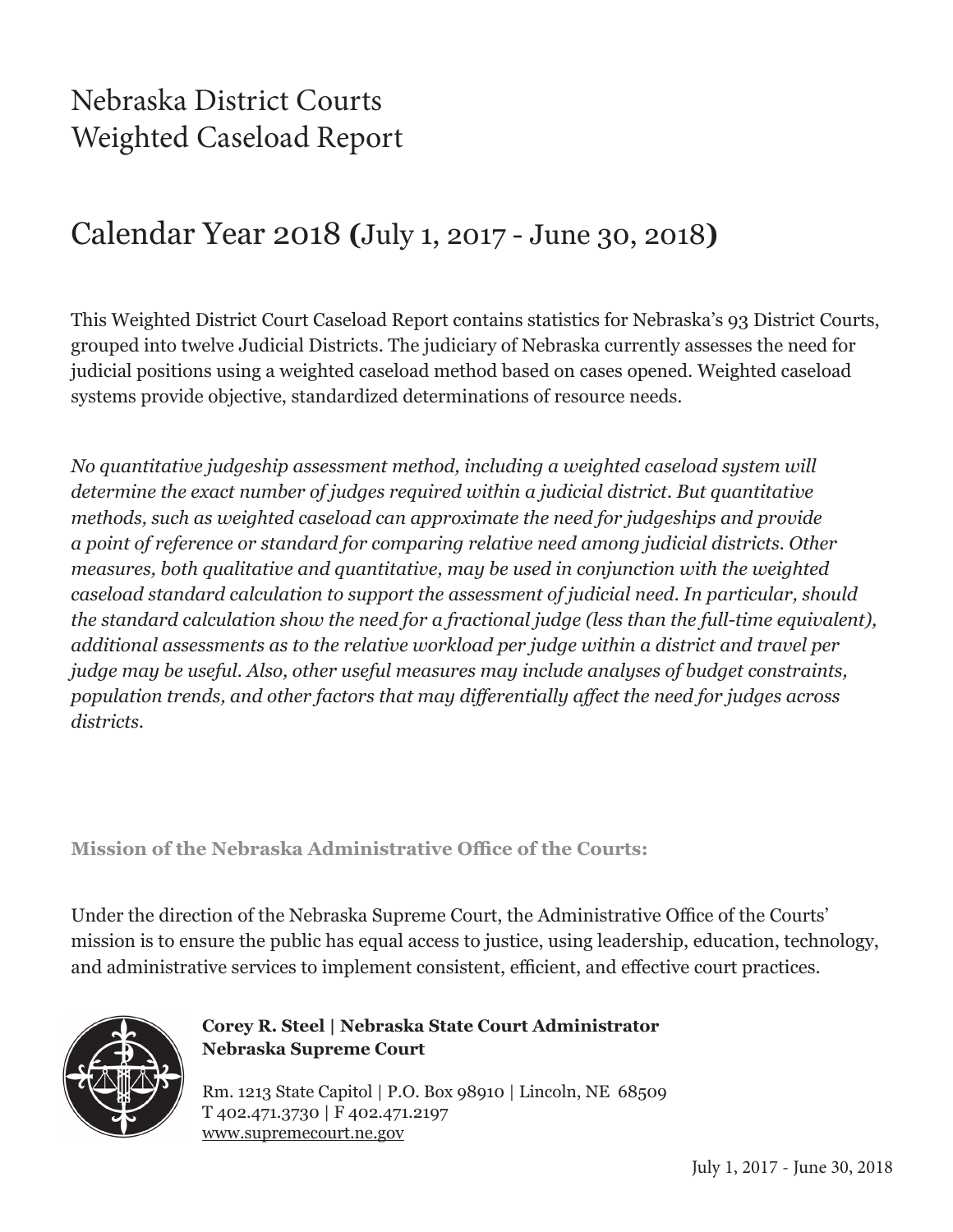### Nebraska District Court Judicial Needs Fiscal Year 2018 (July 1, 2017 - June 30, 2018)



Changes in district boundaries due to LB 697 are effective July 19, 2018 and will be reflected in the Calendar Year 2018 report.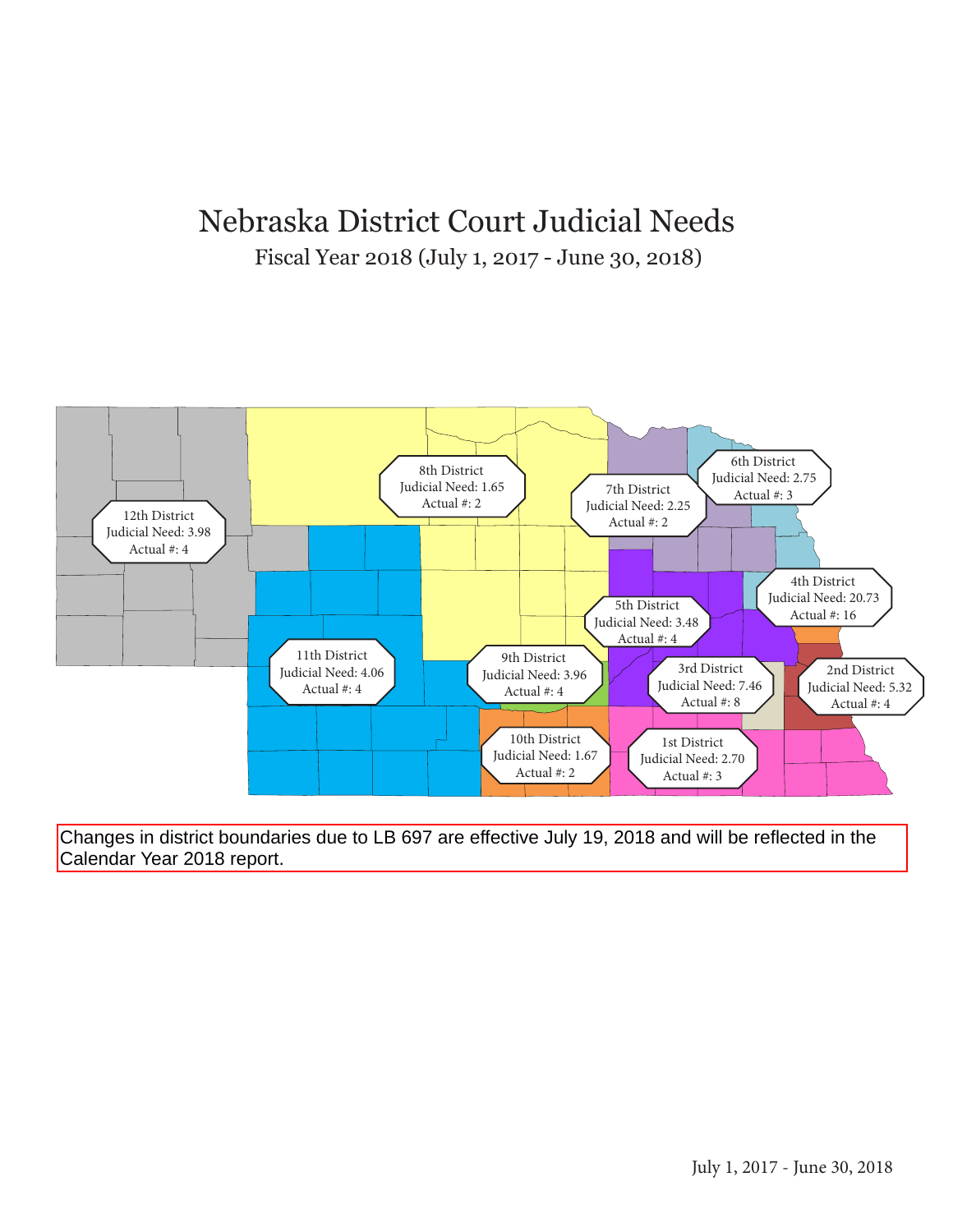### Weighted Caseload Report 1st Judicial District - District Court

District court need for judges: 2.70 Current number of judges: 3

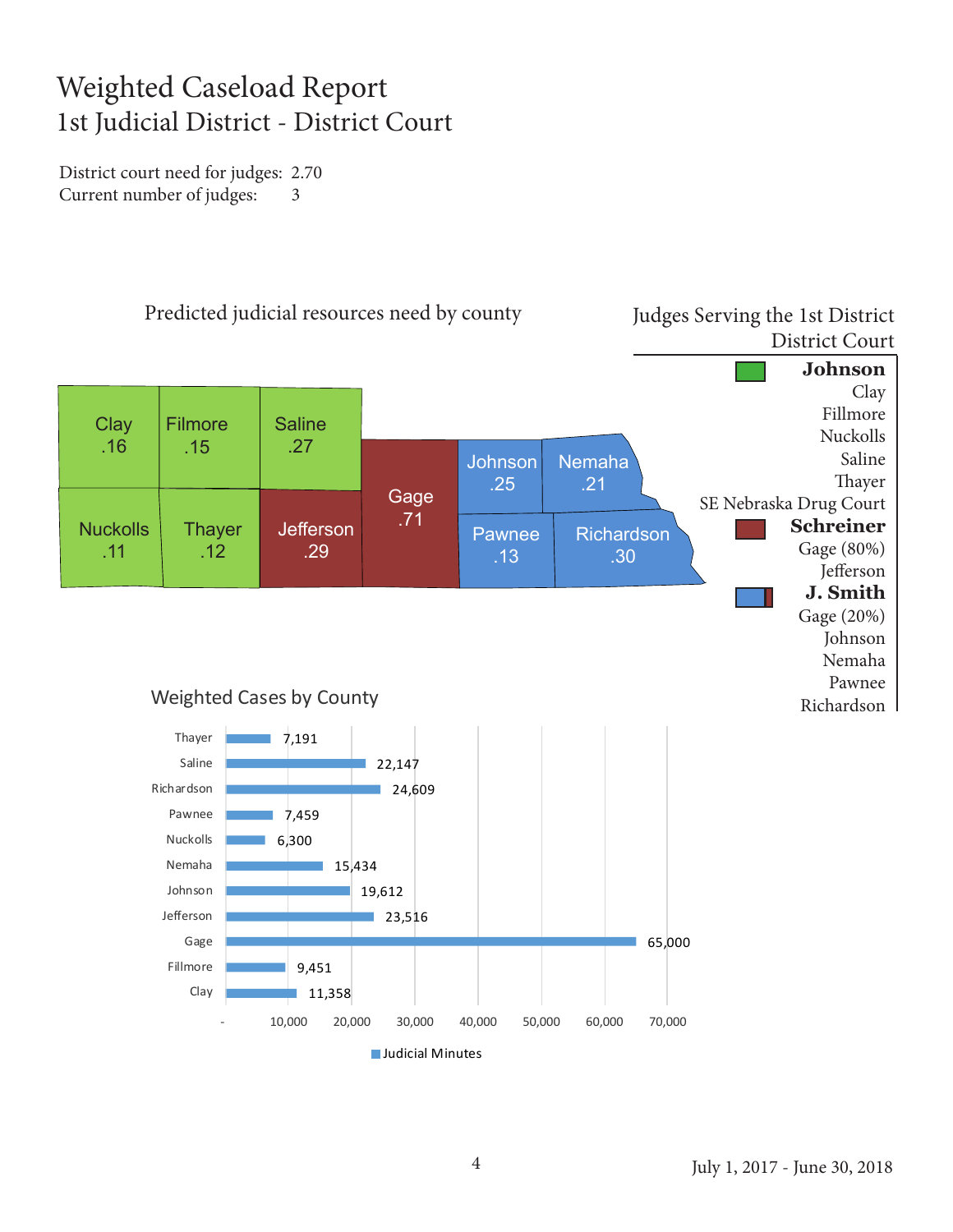### Weighted Caseload Report 2nd Judicial District - District Court

District court need for judges: 5.32 Current number of judges: 4 Child Support Referee: 0.49



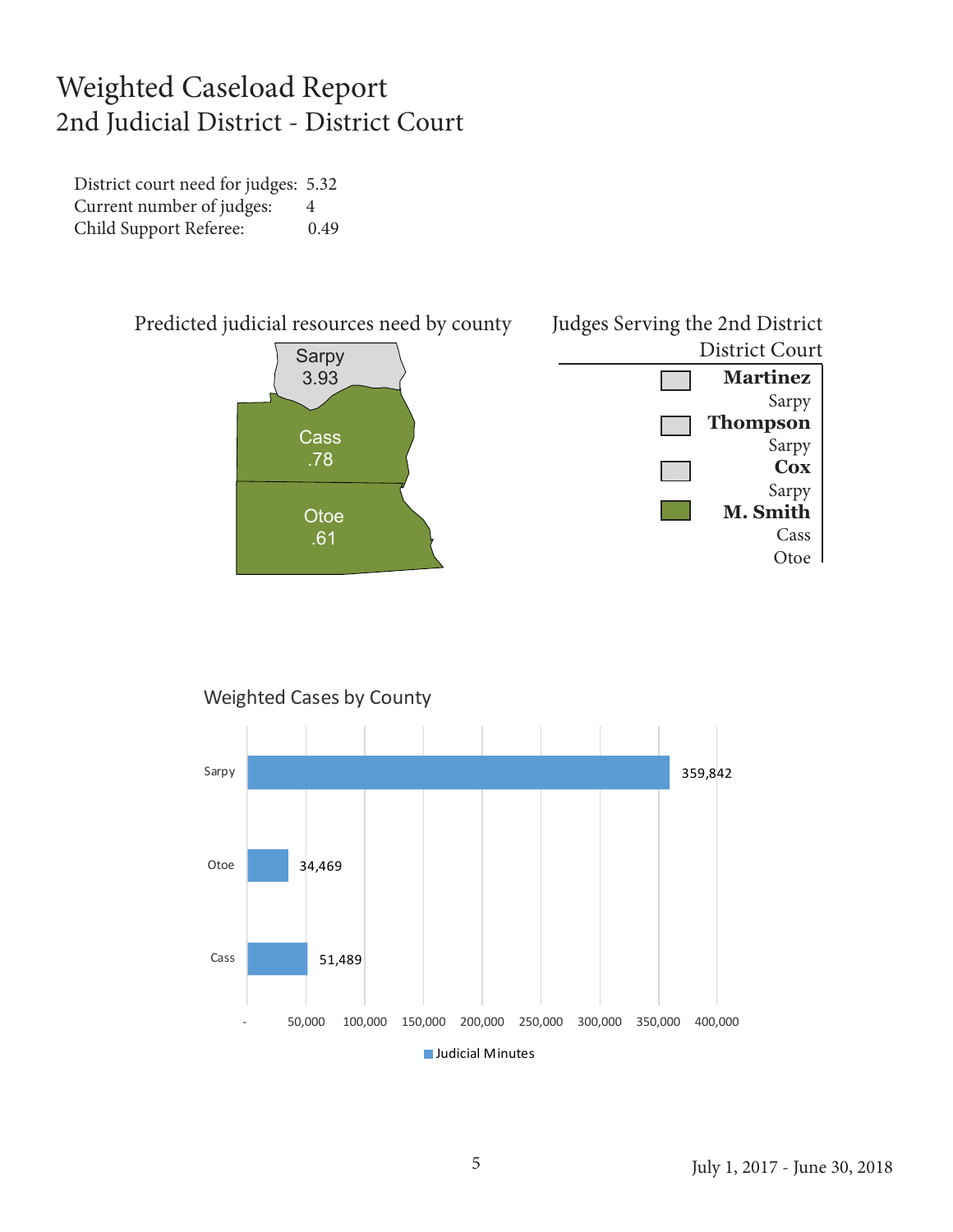### Weighted Caseload Report 3rd Judicial District - District Court

District court need for judges: 7.46 Current number of judges: 8 Child Support Referee: 1.00



### Judges Serving the 3rd District District Court

Colborn Ideus Jacobsen Maret McManaman Nelson **Otte** Strong

#### Weighted Cases by Case Type

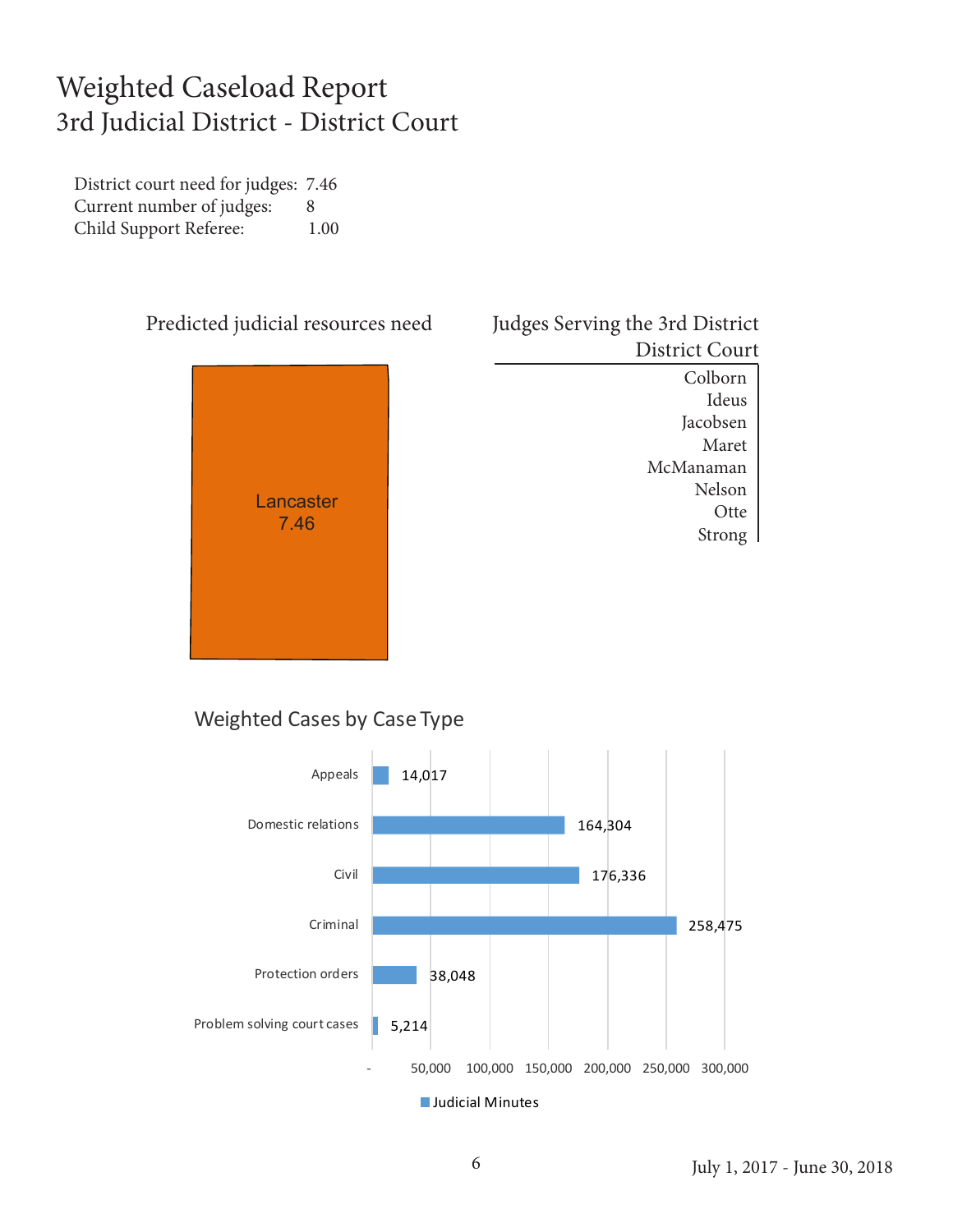### Weighted Caseload Report 4th Judicial District - District Court

District court need for judges: 20.73 Current number of judges: 16 Child Support Referee: 2.00



#### Weighted Cases by Case Type

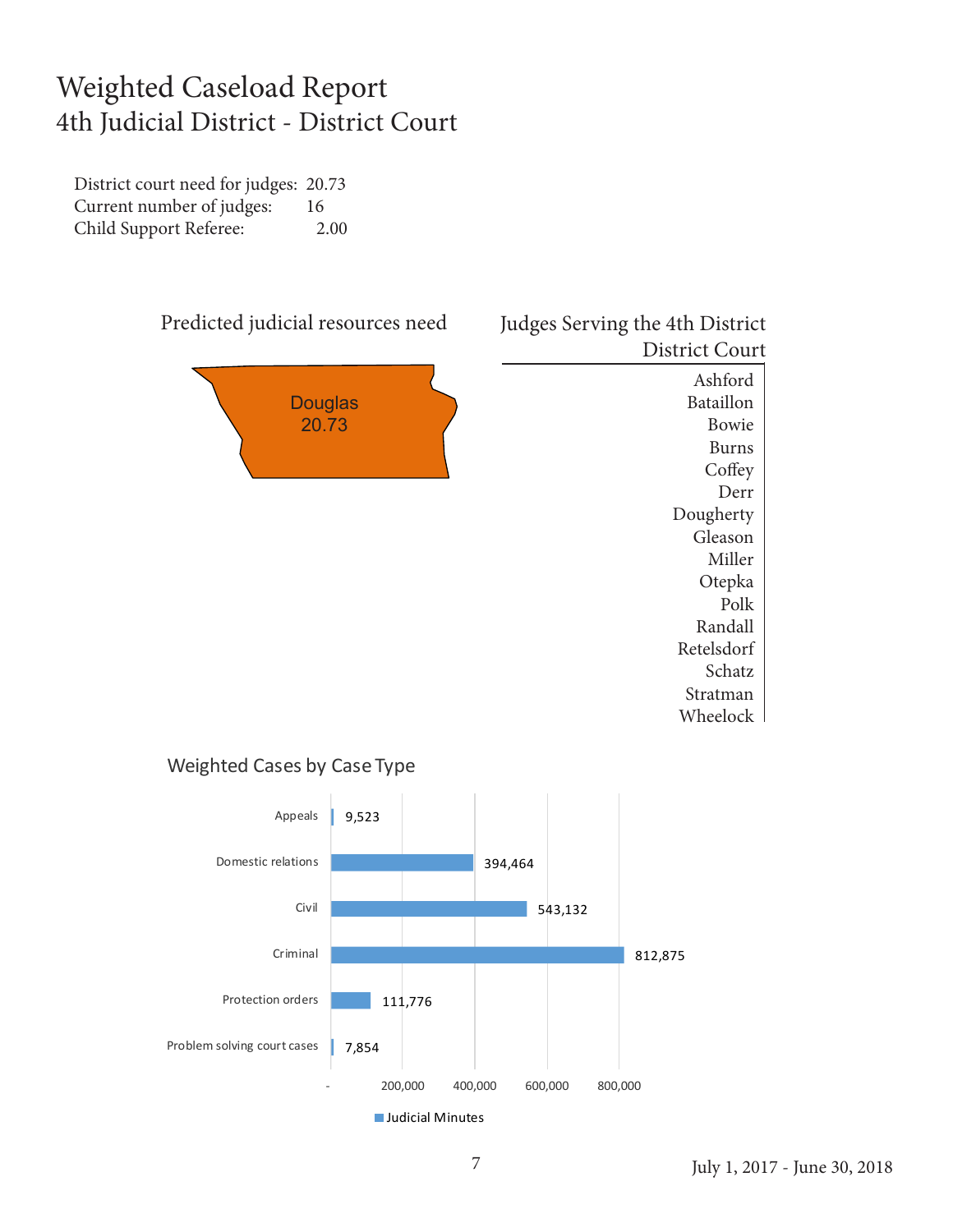### Weighted Caseload Report 5th Judicial District - District Court

District court need for judges: 3.48 Current number of judges: 4 Child Support Referee: 0.08



#### Predicted judicial resources need by county

#### Weighted Cases by County



Judges Serving the 5th District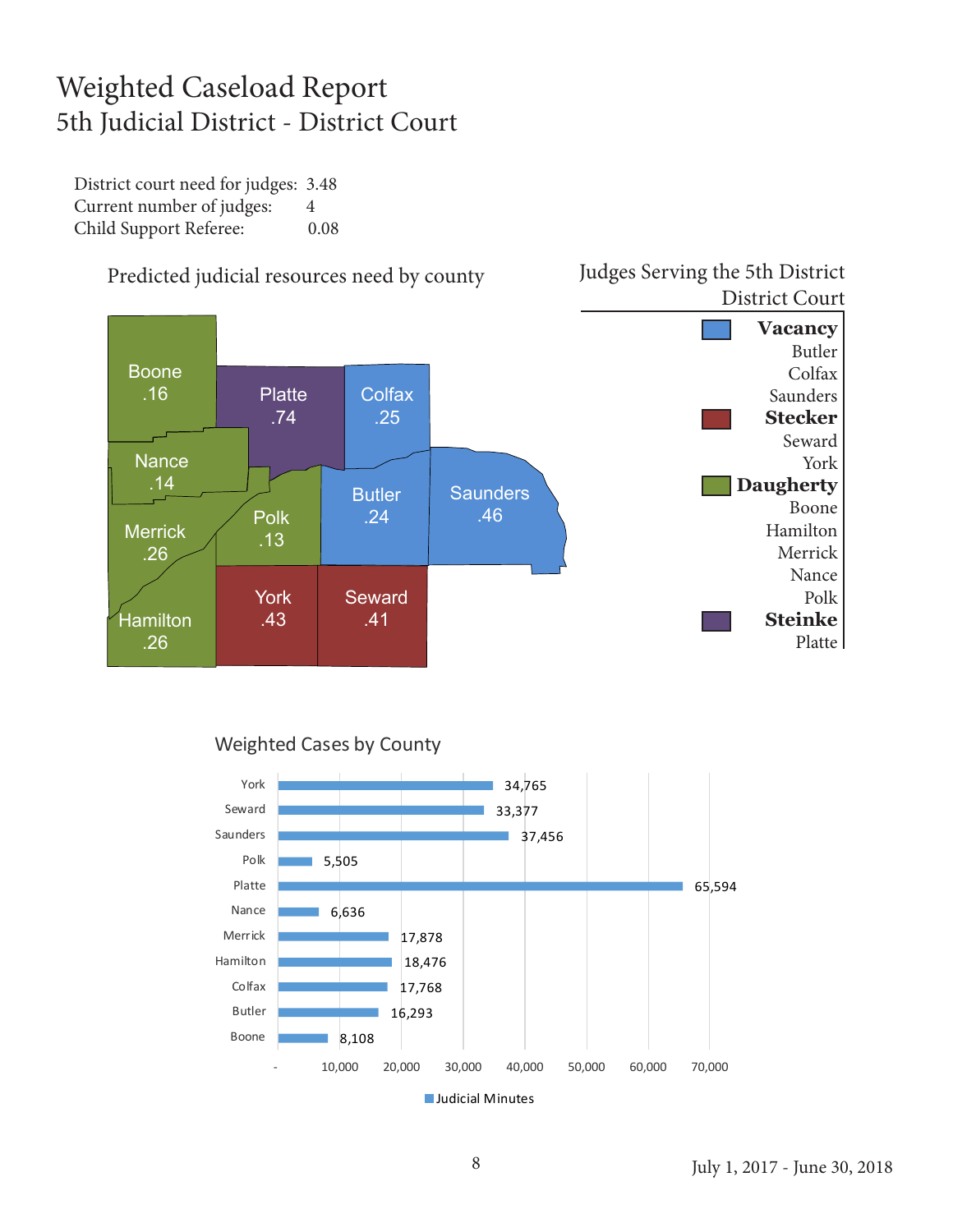### Weighted Caseload Report 6th Judicial District - District Court

District court need for judges: 2.75 Current number of judges: 3

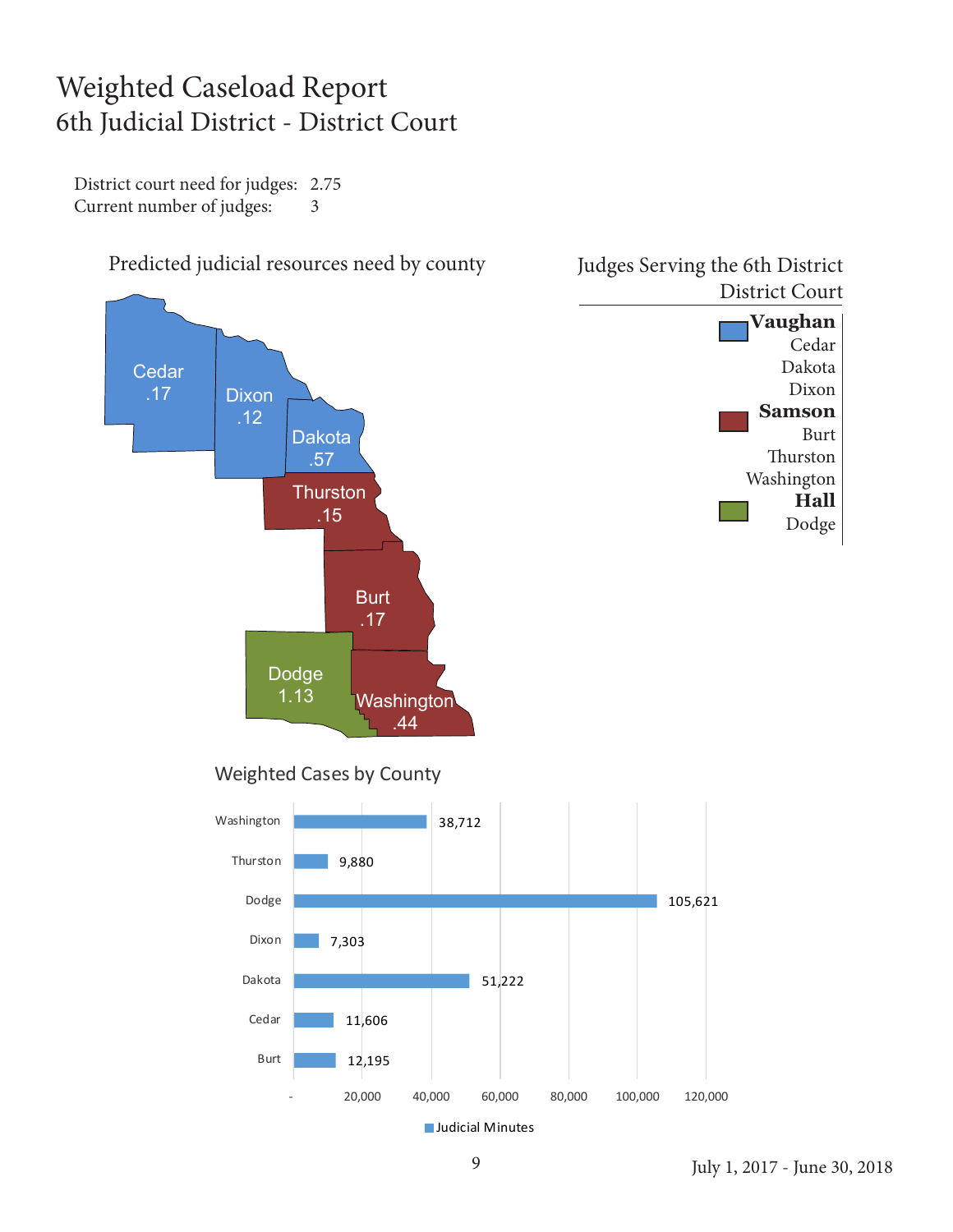### Weighted Caseload Report 7th Judicial District - District Court

District court need for judges: 2.25 Current number of judges: 2 Child Support Referee: 0.07



#### Weighted Cases by County



July 1, 2017 - June 30, 2018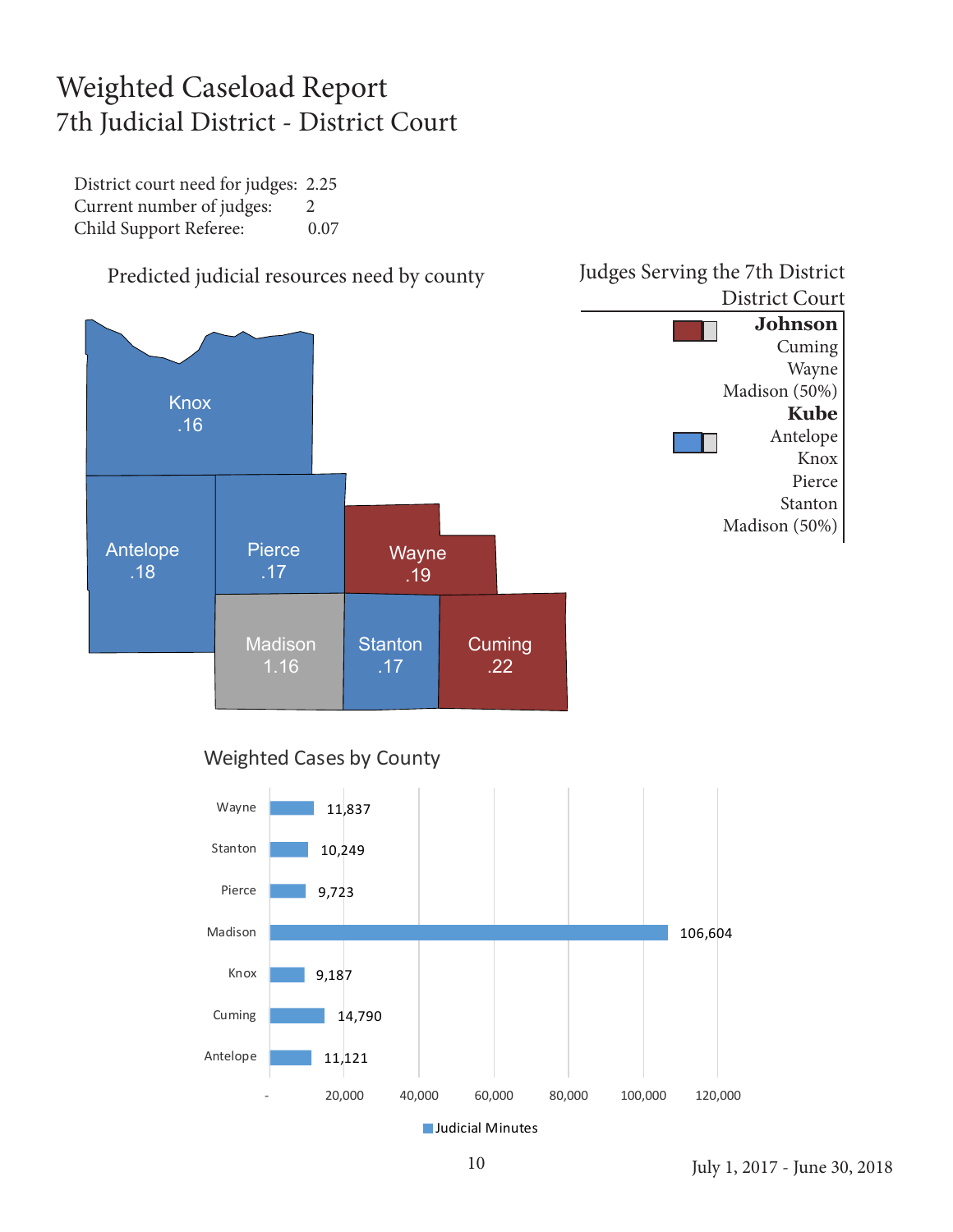### Weighted Caseload Report 8th Judicial District - District Court

District court need for judges: 1.65 Current number of judges: 2

#### Predicted judicial resources need by county Judges Serving the 8th District

District Court



#### Weighted Cases by County



July 1, 2017 - June 30, 2018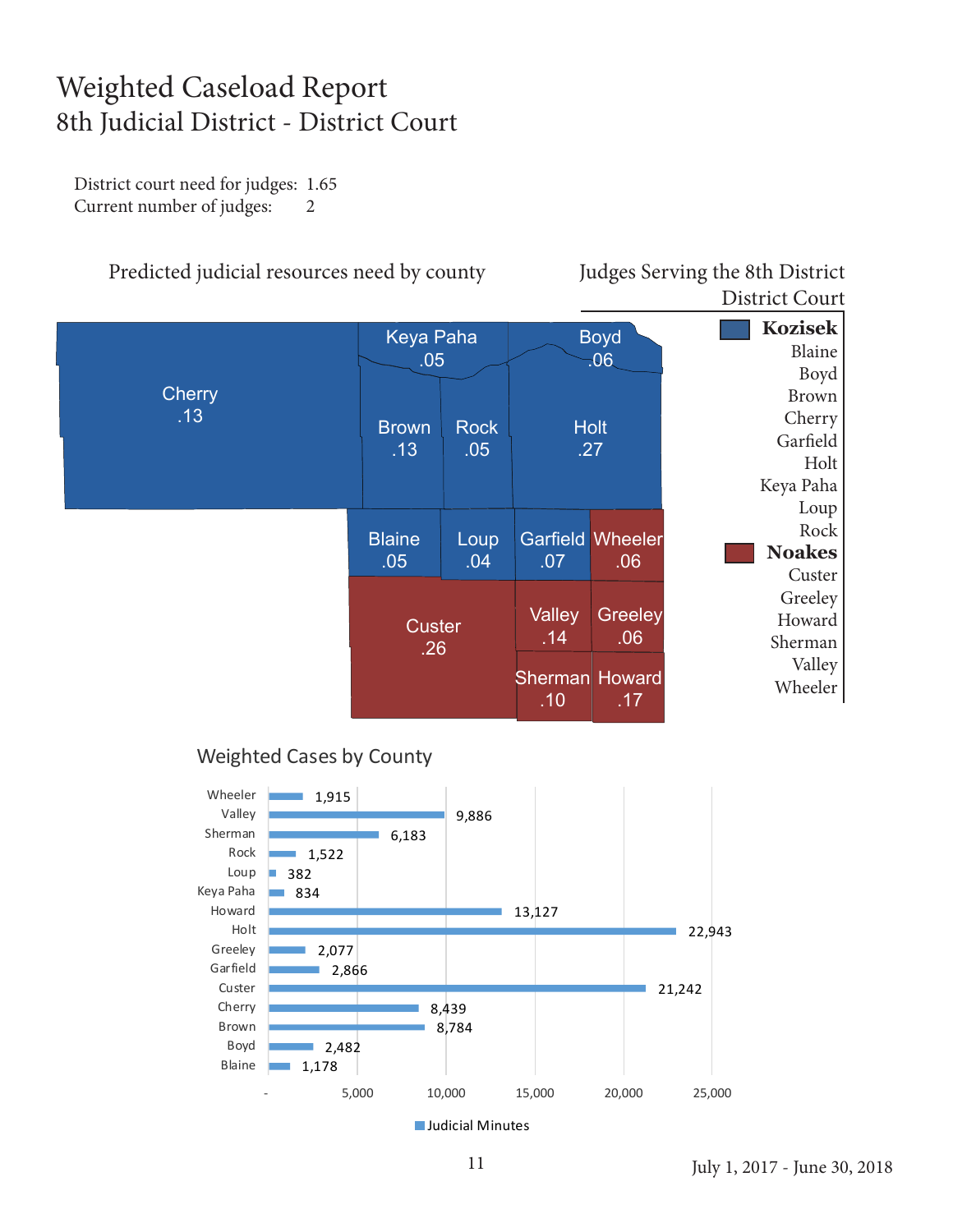### Weighted Caseload Report 9th Judicial District - District Court

District court need for judges: 3.96 Current number of judges: 4 Child Support Referee: 0.23

> **Marsh** Buffalo **Luther** Hall **Wright** Buffalo Hall **Young** Predicted judicial resources need by county Judges Serving the 9th District District Court **Buffalo** 1.47 **Hall** 2.49





**Judicial Minutes** 

Hall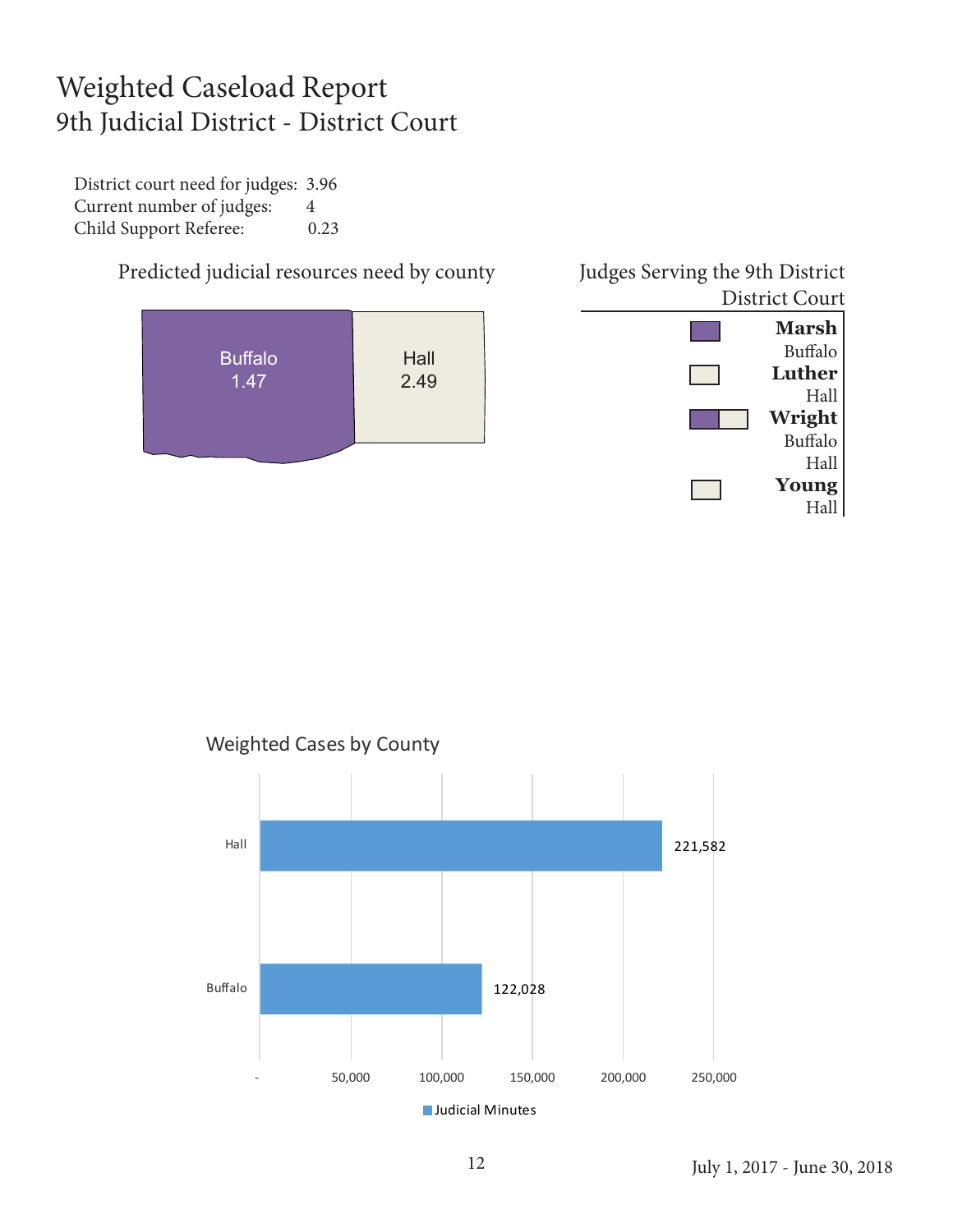### Weighted Caseload Report 10th Judicial District - District Court

District court need for judges: 1.67 Current number of judges: 2 Child Support Referee: 0.11

Predicted judicial resources need by county Judges Serving the 10th District

District Court



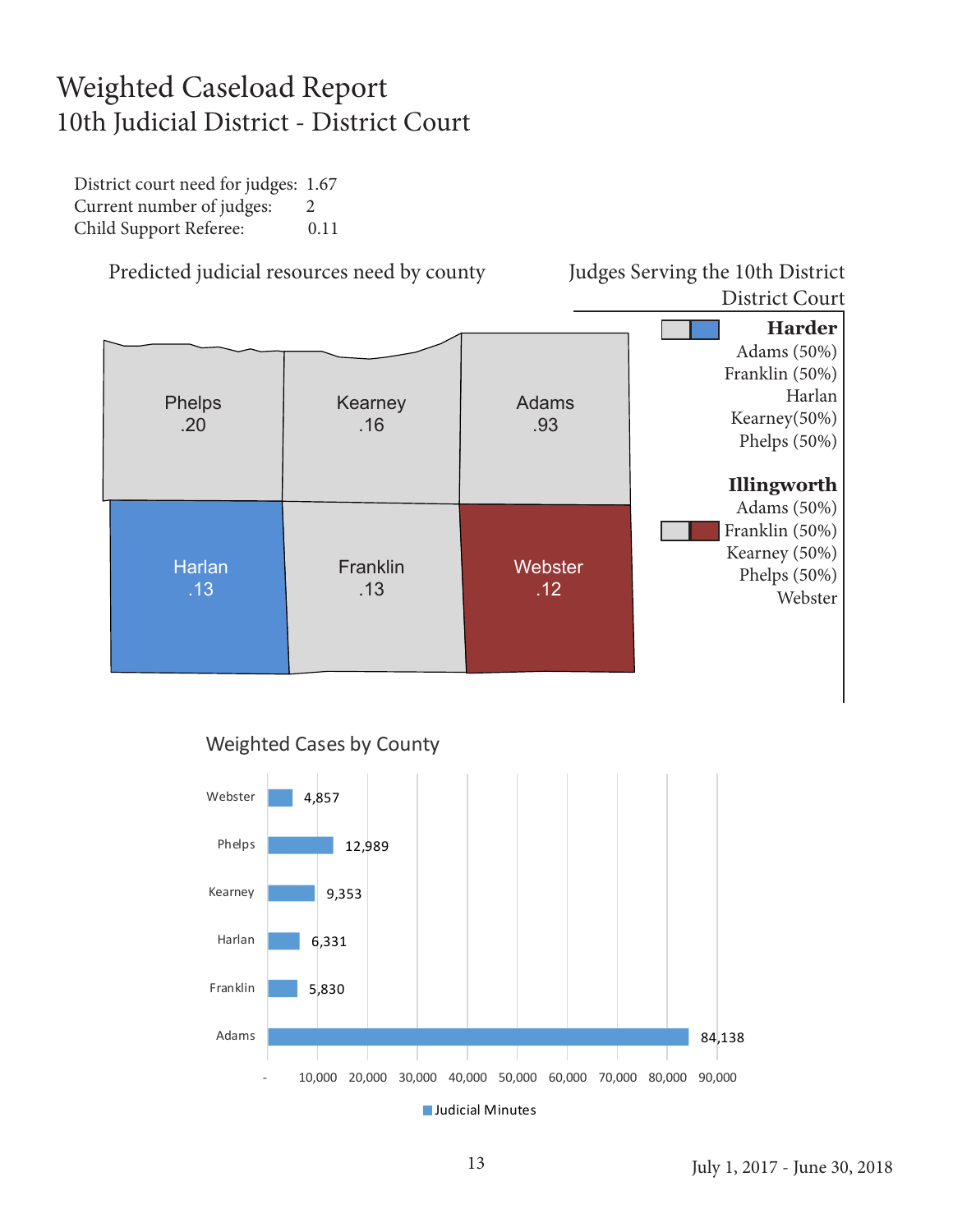### Weighted Caseload Report 11th Judicial District - District Court

District court need for judges: 4.06 Current number of judges: 4